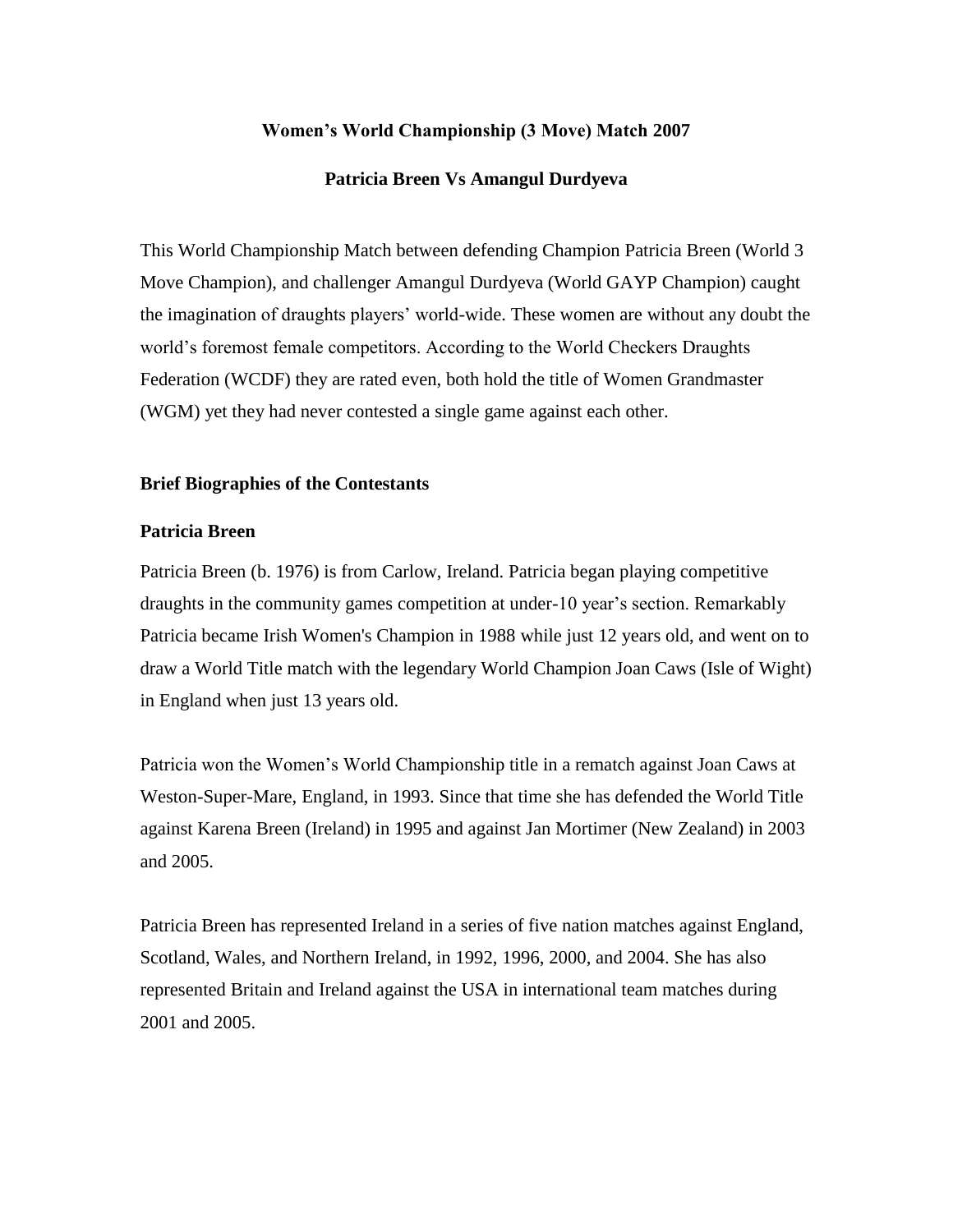# **Amangul Durdyeva**

Amangul Durdyeva (b. 1987) is a native of Turkmenistan. She comes from a family that is highly accomplished in the game of draughts and has represented their native Turkmenistan with distinction. Amangul's early playing career was in the international (10x10) variation of checkers, where she became the Turkmenistan womens' champion. Amangul also finished as the top Asian youth player at the World Championships held in Belarus in 2001. She first came to prominence as a draughts player here in Ireland during the All-Ireland Open Championships 2003 held at Cookstown, N.I. where she finished runner-up in the Intermediate Division.

Amangul entered the World Qualifying Tournaments held at Prague in 2005 where she easily won the women's tournament, achieving a maximum score against of all her opponents. She returned to Ireland two months later for the Irish Championships where she won the Senior Division by the remarkable score of 29 points, giving her the tournament's best overall score for any player in all divisions! Amangul was awarded the title of Women's World GAYP Champion in 2006 after Jan Mortimer (New Zealand) withdrew from their match which was arranged to fill this new vacant title.

# **The Match**

Game One: P. Breen (R) A. Durdyeva (W)

10-14 22-17 7-10 17-13 3-7 25-22 14-17 21x14 9x25 29x22 10-14 24-19 6-10 27-24 14- 17 24-20 11-16 20x11 8x24 28x19 4-8 22-18 8-11 26-22 17x26 31x22 1-6 30-25 11-16 25-21 16-20 32-27 10-14 18x9 5x14 22-17 7-10 19-15 10x26 17x1 26-31 27-23 20-24 13-9 31-26 23-18 26-22 18-15 22-18 15-11 18-14 1-5 24-27 11-8 27-31 8-3 12-16 3-8 16-20 8-11 20-24 11-15 24-28 15-19 31-27 19-15 27-24 21-17 14x21 9-6 2x9 5x14 28-32 15-18 24-27 18-15 27-23 15-10 .. to a Red Win.

Game Two: A. Durdyeva (R) P. Breen (W) 10-14 22-17 7-10 17-13 3-7 25-22 14-17 21x14 9x25 29x22 11-15 24-20 5-9 20-16 12x19 23x16 8-12 27-23 12x19 23x16 7-11 16x7 2x11 26-23 9-14 31-26 4-8 32-27 1-5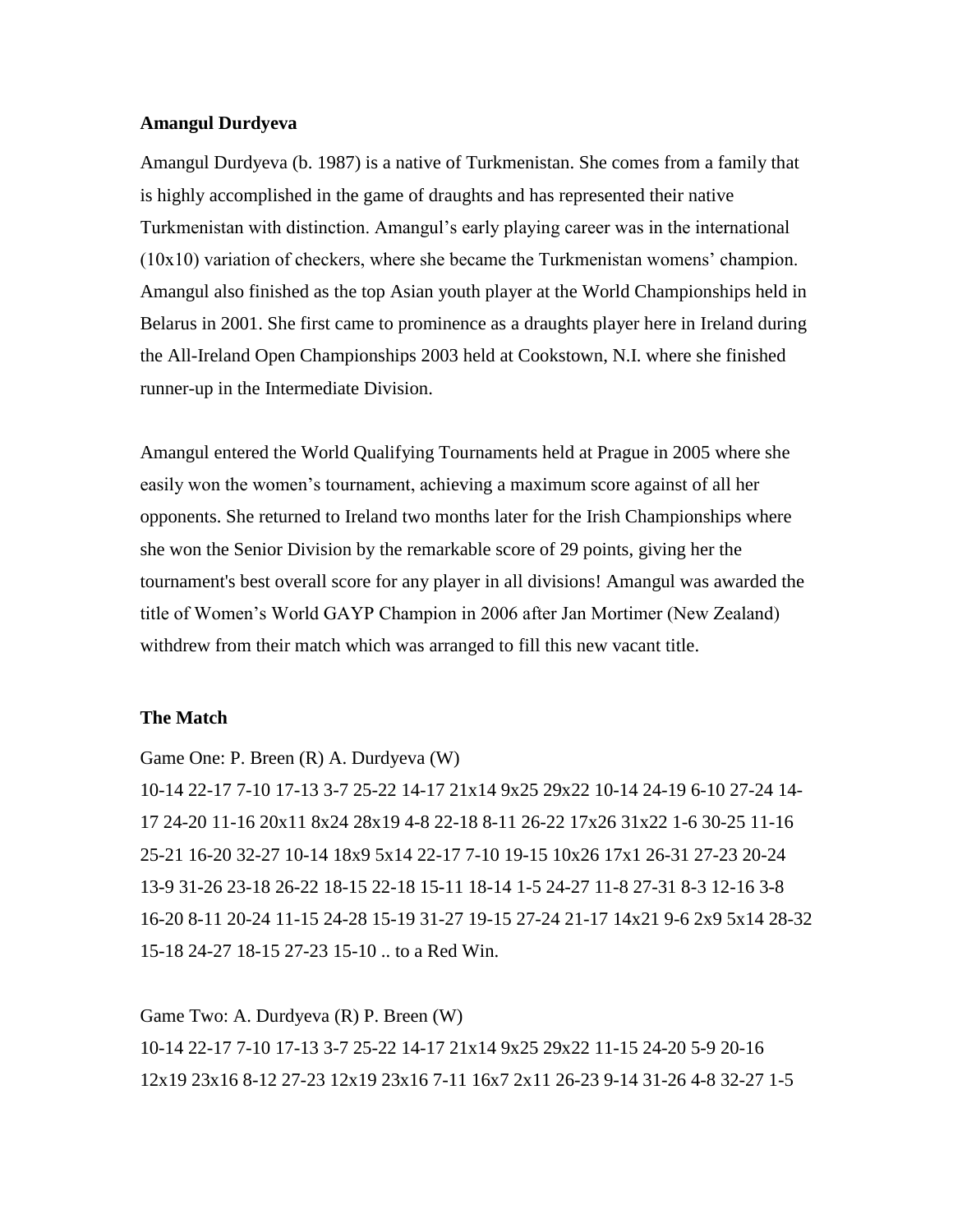30-25 14-17 25-21 10-14 28-24 11-16 24-20 8-11 27-24 5-9 23-18 14x30 21x5 6-10 5-1 30-25 22-17 25-21 1-6 21x14 6-2 16-19 2-7 19x28 7x16 15-18 16-11 18-22 11-7 10-15 7-2 28-32 20-16 15-19 16-11 19-23 11-7 23-26 7-3 26-31 2-6 22-26 6-1 ... to a Red win.

#### Game Three: A. Durdyeva (R) P. Breen (W)

11-15 23-19 9-14 22-17 8-11 26-23 6-9 17-13 1-6 25-22 14-18 23x14 9x25 29x22 5-9 22-17 9-14 30-25 4-8 31-26 15-18 19-15 10x19 17x1 18-23 27x18 2-6 24x16 12-16 1x10 7x30 15-10 11-15 25-22 16-19 22-17 30-26 17-14 15-18 28-24 18-22 24-20 etc. The game continued for a further 45 moves each to a White Win.

Game Four: P. Breen (R) A. Durdyeva (W)

11-15 23-19 9-14 22-17 8-11 25-22 11-16 26-23 16-20 30-26 4-8 28-25 8-11 19-16 12x19 23x16 5-9 17-13 1-5 22-17 14-18 26-22 18-23 27x18 20x27 32x23 11x20 18x11 7x16 22-18 3-8 17-14 10x17 21x14 8-12 25-22 16-19 23x16 12x19 14-10 6x15 13x6 2x9 18x11 19-23 22-18 9-14 etc drawn.

# **Day Two**

Game Five: A. Durdyeva (R) P. Breen (W)

11-16 21-17 9-14 25-21 16-19 24x15 10x19 17x10 6x15 23x16 12x19 27-24 5-9 21-17 2- 6 29-25 7-10 25-21 8-12 17-13 4-8 32-27 9-14 27-23 3-8 23x16 12x19 26-23 19x26 30x23 15-18 22x15 10x26 31x22 7-11 22-17 14-18 17-14 1-5 24-19 18-23 28-24 23-27 14-10 6x15 19x10 27-32 10-7 8-12 7-3 11-15 21-17 32-27 24-20 27-23 17-14 15-18 13-9 23-19 9-6 19-15 14-10 15-11 6-2 5-7 10-6 9-13 6-1 3-7 23-27 7x16 12x19 drawn.

### Game Six: P. Breen (B) A. Durdyeva (W)

11-16 21-17 9-14 25-21 16-20 22-18 8-11 18x9 5x14 29-25 4-8 25-22 11-16 24-19 8-11 22-18 1-5 18x9 6x22 26x17 10-14 19x10 7x14 31-26 3-7 26-22 7-10 30-25 11-15 28-24 5-9 22-17 9-13 25-22 2-6 23-18 14x23 27x11 16x23 24-19 6-9 11-7 23-26 7-2 26-30 32- 27 9-14 27-23 20-24 2-7 30-26 7-11 24-28 22-18 13x22 18x9 10-14 11-7 28-32 7-10 30- 26 9-5 drawn.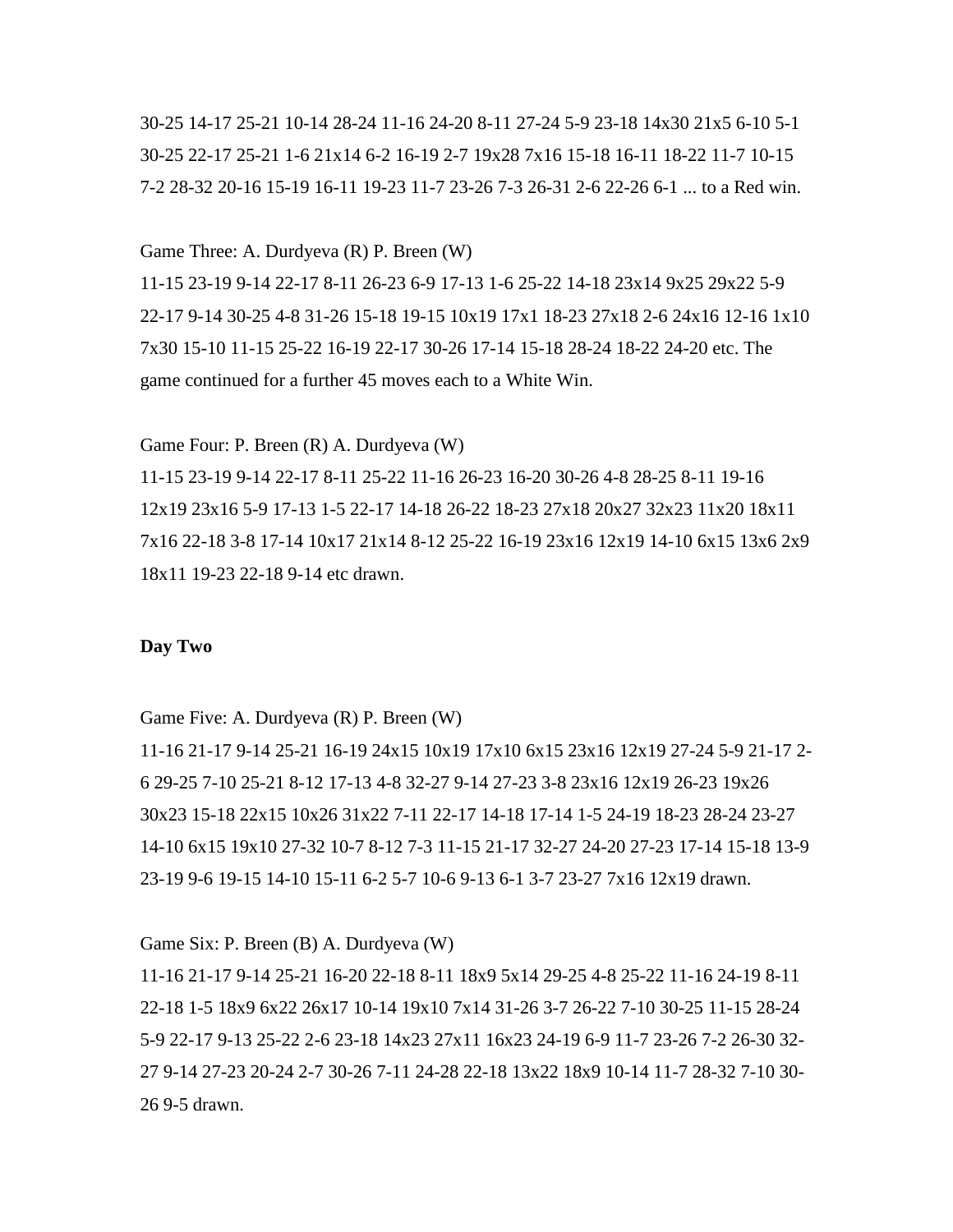#### Game Seven: P. Breen (R) A. Durdyeva (W)

10-14 22-18 11-16 25-22 16-20 22-17 9-13 17x10 6x22 26x17 13x22 30-26 5-9 26x17 9- 13 17-14 8-11 24-19 4-8 29-25 11-16 25-22 7-10 14x7 3x10 22-18 8-11 18-14 10x17 21x14 2-7 14-9 13-17 28-24 17-21 19-15 11x18 23x14 21-25 24-19 16x23 27x18 25-30 18-15 30-25 15-10 7-11 10-7 11-15 14-10 15-19 7-3 19-23 3-7 25-22 9-6 1-5 6-2 5-9 7- 11 23-26 2-6 9-13 10-7 13-17 11-15 17-21 15-19 21-25 6-9 25-29 9-13 26-30 7-2 29-25 2-6 25-21 6-10 21-17 19-23 17-21 10-14 21-25 23-27 25-21? 14-18 22x15 31-26 30x23 27x11 12-16 11-15 21-15 15-18 16-19 13-17 25-30 17-22 20-24 18-15 19-23 22-26 23- 27 32x23 24-27 26-31 White win.

Game Eight: A. Durdyeva (R) P. Breen (W)

10-14 22-18 11-16 25-22 8-11 24-20 7-10 27-24 10-15 23-19 16x23 19x10 6x15 31-26 14x23 26x10 2-6 10-7 3x10 24-19 4-8 30-26 10-15 19x10 6x15 26-23 15-18 22x15 11x27 32x23 9-14 29-25 5-9 25-22 9-13 28-24 8-11 14-19 1-5 21-17 14x21 22-18 21-25 19-15 11-16 20x11 25-30 15-10 30-26 18-15 26x19 11-8 5-9 15-11 9-14 11-7 14-18 7-2 18-23 8-3 12-16 10-6 16-20 6-1 Red win.

At the end of the first eight games Amangul leads Patricia 3-2 & 3 games drawn.

# **Day Three**

Game Nine: A. Durdyeva (R) P. Breen (W)

10-14 24-19 11-16 22-18 8-11 25-22 4-8 29-25 7-10 18-15 11x18 22x15 16-20 23-18 14x23 27x18 3-7 25-22 7-11 30-25 10-14 26-23 9-13 18x9 11x27 32x23 5x14 22-18 6-9 18-15 1-5 31-27 14-18 23x14 9x18 15-10 8-11 19-15 11-16 15-11 16-19 11-8 19-23 25- 22 23x32 22x15 32-27 15-11 27-23 10-7 2-6 7-3 6-9 11-7 13-17 etc Red Win.

Game Ten: P. Breen (R) A. Durdyeva (W)

10-14 24-19 11-16 22-18 8-11 25-22 4-8 22-17 9-13 17x10 6x22 26x17 13x22 30-26 5-9 26x17 9-13 17-14 7-10 14x7 3x10 29-25 10-14 25-22 1-5 28-24 16-20 23-18 14x23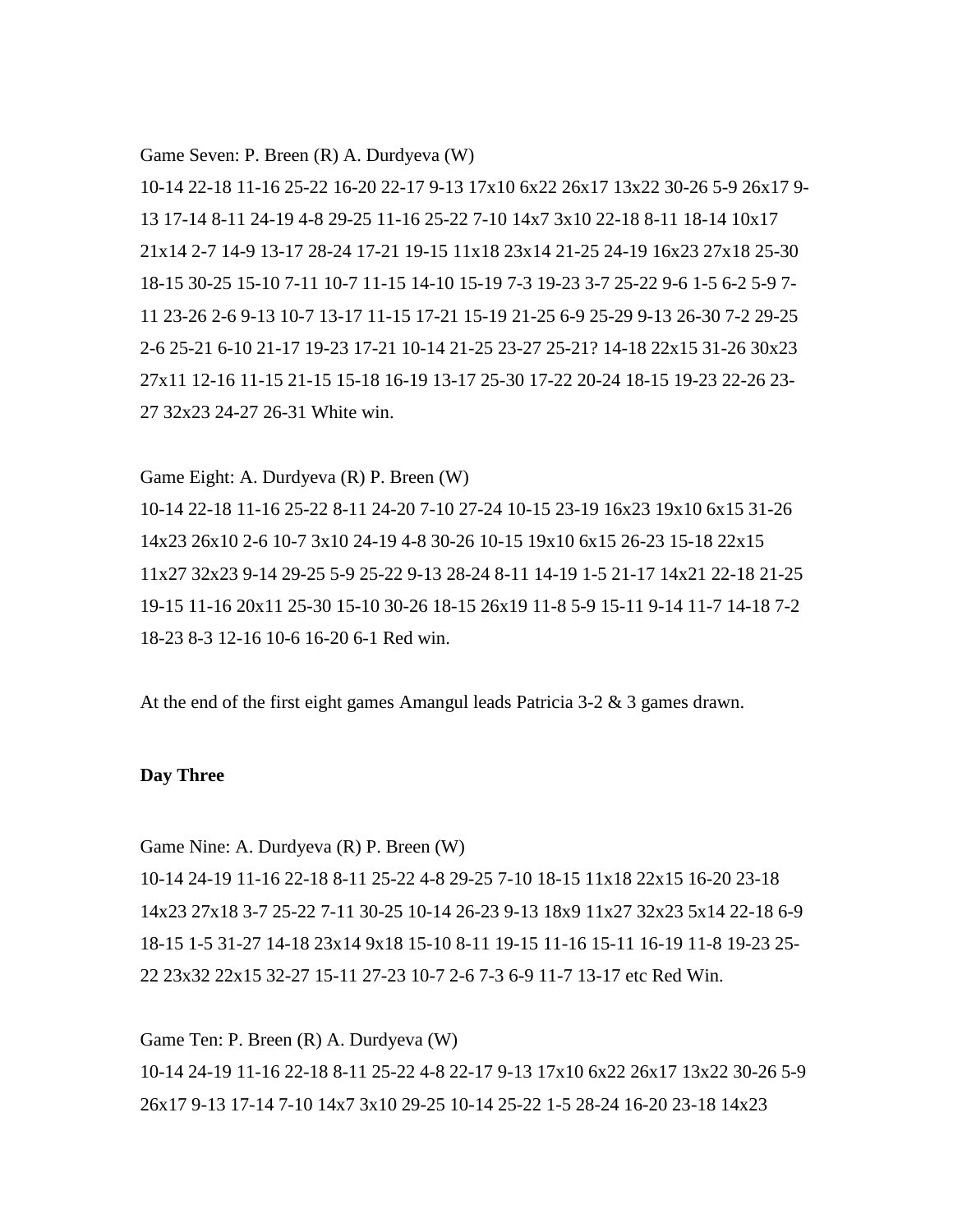27x18 20x27 32x23 2-6 19-15 6-9 15-10 11-16 10-7 16-19 23x16 12x19 18-15 19-23 7-3 8-12 22-18 9-14 18x9 5x14 3-7 12-16 7-11 16-20 11-16 23-27 31x24 20x27 16-19 27-31 19-23 13-17 15-10 17-22 10-6 22-25 6-1 25-30 1-6 31-26 27-23 drawn.

#### Game Eleven: P. Breen (R) A. Durdyeva (W)

11-16 23-18 7-11 18-15 10x19 24x15 11x18 22x15 8-11 18x8 4x11 21-17 6-10 17-13 9- 14 25-22 14-17 29-25 11-15 25-21 2-7 21x14 10x17 28-24 15-18 22x15 5-9 13x6 1x28 26-22 17x26 31x22 7-11 22-18 16-20 18-14 11-16 14-10 16-19 10-6 19-24 27-23 24-27 23-19 27-32 2-6 3-8 2-7 31-27 32x23 28x32 23-18 32-27 19-15 27-23 7-11 23x14 11x4 12-16 4-8 16-19 8-11 19-24 11-16 24-28 16-19 20-24 15-11 24-27 11-7 27-31 7-3 14-10 19-23 28-32 30-25 32-28 23-18 28-24 25-21 10-6 drawn.

# Game Twelve: A. Durdyeva (R) P. Breen (W)

11-16 23-18 7-11 18-15 10x19 24x15 11x18 22x15 3-7 25-22 8-11 15x8 4x11 28-24 16- 20 22-18 6-10 24-19 9-14 18x9 5x14 27-23 20-24 29-25 22-17 25-22 7-11 22-18 1-5 18x9 5x14 30-25 2-6 25-22 6-9 22-18 16-20 32-27 24-28 21-17 14x21 18-15 11x18 23x7 28-32 27-23 20-24 19-16 12x19 23x16 32-28 16-12 21-25 26-22 24-27 31x24 28x19 22- 17 19-15 7-2 15-10 17-13 10-6 12-8 25-30 8-3 30-26 2-7 9-14 7-2 6-1 2-7 26-23 7-10 drawn.

At the end of the third days play Amangul leads Patricia 4-2 wins and 6 games drawn.

# **Day Four**

#### Game Thirteen: P. Breen (W) A. Durdyeva (W)

9-13 22-18 12-16 18-14 10x17 21x14 8-12 23-18 16-20 24-19 6-10 25-21 10x17 21x14 13-17 29-25 17-21 27-23 11-16 25-22 2-6 19-15 7-10 14x7 3x19 18-14 4-8 32-27 6-9 14- 10 9-14 10-7 5-9 7-2 9-13 2-7 13-17 22-13 14-18 23x14 19-24 28x19 16x32 31-27 32x23 26x19 20-24 19-15 24-27 7-11 27-31 11x4 31-27 15-10 White wins.